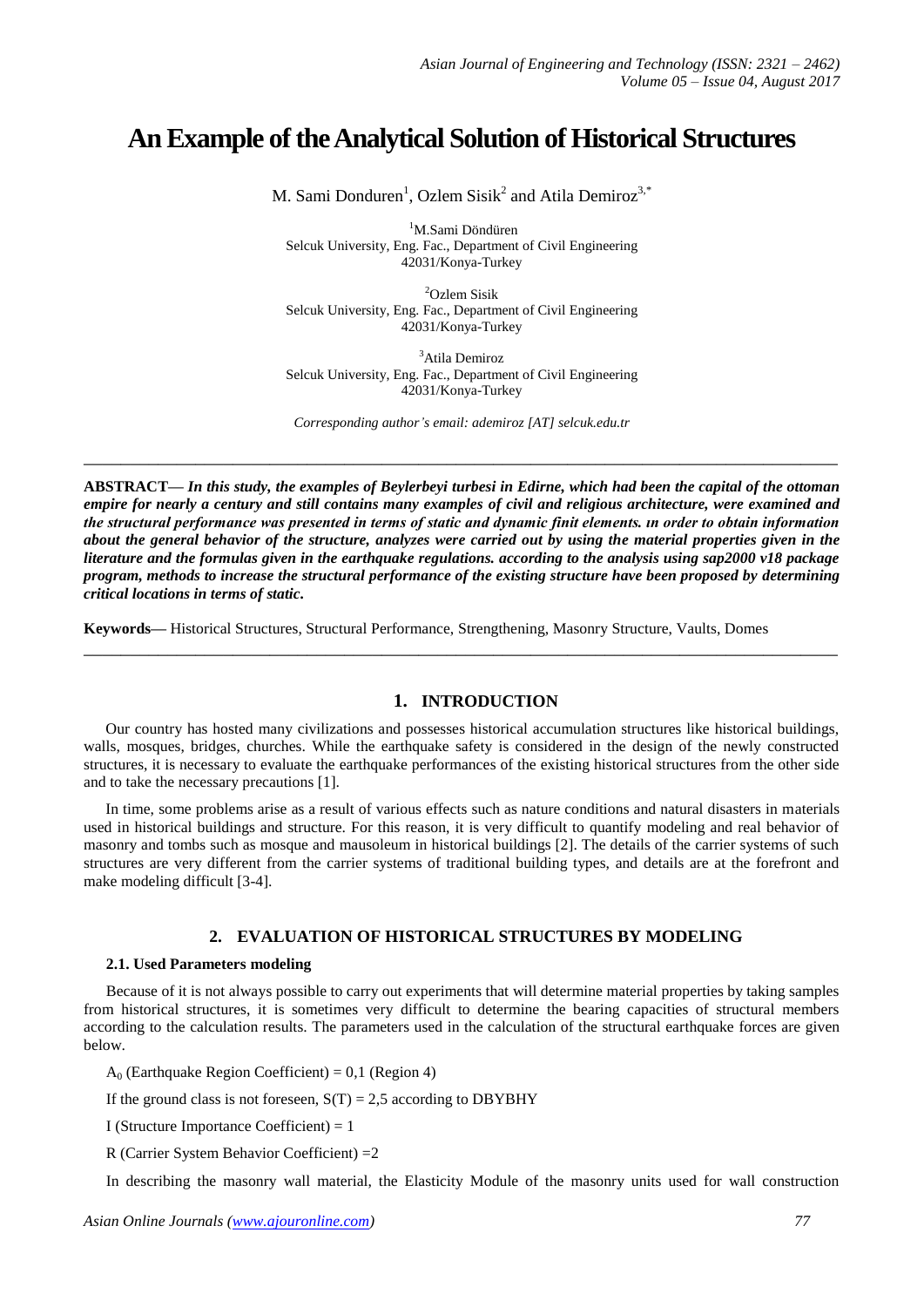according to the regulations is 200 times the character pressure resistance of the material,

 $Ed = 200 f d$  \* (1)

The pressure resistances of natural stones to be used in the construction of bearing walls according to Turkish standards  $2510$  should not be less than  $350$  kgf/cm<sup>2</sup>.

*f*d= free compression strength \*0.5 (2)

 $f_d = 0.5 * x350 = 175 \text{ kg/cm}^2$  $E = f_d * x200$ E=  $175x200=35000$  kg/cm<sup>2</sup>

The safety pressure tension for the stone masonry walls is suggested as *f*em=0,3 MPa , *f*em=0,3 MPa.

Tension safety tensions can be accepted as 15% of the value determined as pressure safety tension. In this case, the tensile safety stress for the stone wall is calculated as  $f_{m(cek)} = 0.3 \times 0.15 = 0.045$  MPa. The earthquake force from the wall is divided into the horizontal cross-sectional area of the wall, and the shear stress that occurs in the wall will be calculated. The safety tension will be compared with  $\tau_{em}$ . (DBYBHY2007)

$$
\tau_{\rm em} = \tau_{\rm o} + \mu \sigma \tag{3}
$$

 $\tau_{\text{em}} = 0.10 + 0.5(0.3/2) = 0.175 \text{ MPa}$ 

#### **2.2. Beylerbeyi Tomb**

On the way of Saraçhane and in the graveyard of the Beylerbeyi Mosque. For Rumeli Beylerbeyi Sinaneddin Yusuf Pasha, it is thought that it was built together with the mosque in 1429. A sufficient number of visual and written sources about the Beylerbeyi Tomb have not been reached. The oldest photograph from the visual documents belongs to 1932, and the structure is also ruined at that time [5]

#### **2.2.1. Pre-restoration architectural features**

The information given in this section was taken from the restoration, restoration and restoration reports prepared for Beyler Beyi Tomb of Edirne Vakıflar District Directorate in 2008 before restoration of the building. In figure 1, the pictures of the turbine before and after the repair are given.



**Figure 1.** Status of Beylerbeyi Turbes in 2008

#### **2.2.2 Structural model and analysis**

The analysis of the finite elements made to finite the structural performance of the Beyler Beyi Turbine is based on the stresses calculated in the SHELL elements and the tensile or compressive stresses (defined as S22 according to the format of the SAP2000 V18 program) vertical to each element's own axis (according to the format of the SAP2000 V18 program S12) gives the most descriptive conclusion about the strength of the shear stresses. SAP2000 V18 finite element program is used for modeling. The walls of Yapi consist mainly of at least three main materials, stone, brick and mortar (plaster). However, since the general behavior of the structure in the model is concerned, it is assumed that the carrier elements are formed from a single material and the related unit volume weight, modulus of elasticity and Poisson's ratio are used. Based on the building survey project, the wall thickness in the numerical model is defined as 0,8 m and the variable thickness of the cube is defined in three different thicknesses, 0,3 m, 0,4 m and 0,5 m, respectively, taking into consideration the measurements specified in the project till the end of the dome. The material of the wall is stone, the material of the dome is brick, and the material of the pulling ring is reinforced concrete. In the model, the carrier elements of the structure are defined as shells. In the prepared structure model, 303 shells (area) were created by using 329 knot points. 40 fixed supports are defined in the points that are transferred to the floor.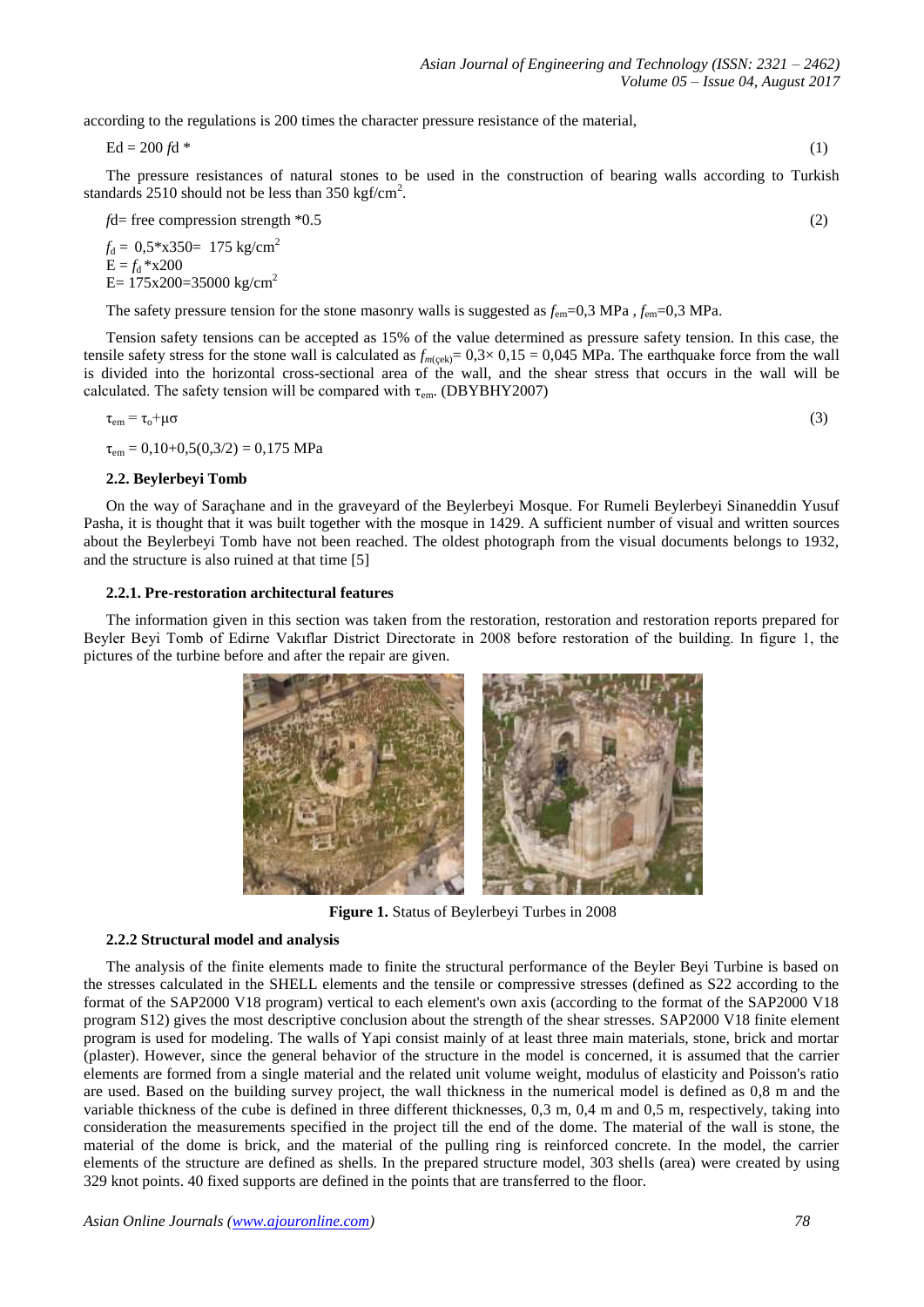The results obtained are given in terms of colored stress distributions and graphs, since the results of the analysis obtained are very difficult to give at each node and each element.

Based on the build survey project, in the numerical model, the wall thickness is defined as 1.1 m, and the thickness of the cove is defined as 0,25 m. The materials of the wall and the minaren are stones, and the material of the dome is brick. The carrier elements of the structure are modeled as shells. In the prepared structure model, 559 shells (field) were created by using 558 nodes. 51 fixed supports are defined in the points that are transferred to the floor. Modeling of the structure is given in Figure 2.



Figure 2. Structural modeling of Beyler Beyi Tomb

The results obtained are given in terms of colored stress distributions and graphs, since the results of the analysis obtained are very difficult to give at each node and each element.

#### **2.2.2.1. Analysis under dead loads**

By using the unit volume weight (γ), elasticity modulus (*E*) and Poisson ratio (ν) values of building materials, weight effect of construction is taken into consideration.

The weight of the construction is G=5156,43 kN'dur.

As a result of the statistical analysis of the three dimensional finite element model of Beyler Beyi Tomb under its own weight, the possible stress distributions in the structure, the strain values were reached and critical locations where cracks could occur were determined.



**Figure 3.** G loading S11 (X direction) and S22 (Y direction) tensile distribution  $(10^{-3}N/mm^2)$ 

Individually prepared according to the load G affecting the behavior of the structure of S22 and S11 (tensile and compression) S12 tensile value graph (slip) when stress values chart is analyzed, the adverse pressure stresses calculated in S22 graphics from 0312 MPa and most unfavorable tensile stresses are also S11 chart of 0104 MPa as. Under the maximum bearing G load determined from the S12 curve, the largest displacement in the structure is about 0,533 mm in the vertical direction at the top of the dome. Since  $R=2$  is used in this analysis, the elastic displacement should be calculated as  $0.533$  mm $\times$ 2=1,066 mm. As a result, when the effects obtained in the structural analysis are examined under the G loading, it is observed that the bearing walls of the structure have not exceeded the pressure and shear stress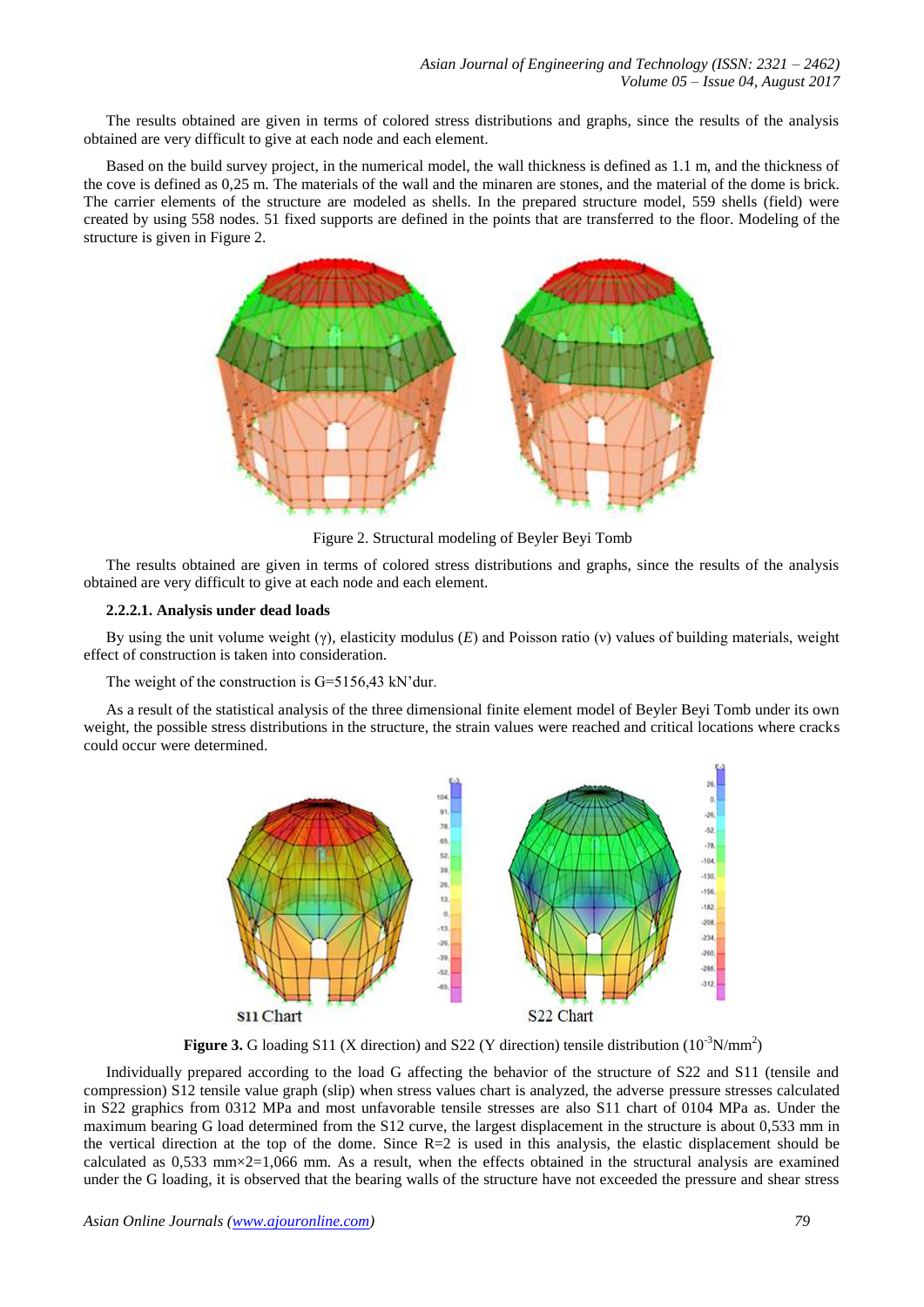values proposed for the aggregates in the Turkish Earthquake Directive. The compressive stress is 0,035 MPa. This value is also below the safe shear stress value.

# **2.2.2.2 Modal analysis**

In spectral seismic solution, constant spectral coefficient  $S(T)=2,5$  and effective seismic coefficient  $A_0=0,1$  were assumed. In determining the earthquake effects, the method of joining the modal effects is adopted and it is aimed to obtain the elastic behavior of the structure under vertical and earthquake effects, using the method of exact quadratic joining. The earthquake load reduction factor R=2 is considered in all periods. With modal analysis, the mode shapes and periods are obtained by using the mass and stiffness matrices of the structure system. The modal analysis of the Beyler Beyi Turbine end element model was performed on the SAP2000 program and as a result, 30 modal and free vibration periods were obtained. The sum of the mass participation rates of the first 30 modes is 92%. The mass participation rate of the first mode showing the lateral displacement movement of the main body in the X direction is calculated as 66% and the mass participation rate of the second mode showing the lateral displacement movement in the Y direction is 65%. Since the structure is symmetrical, the mass participation rates give almost the same value.

### **2.2.2.3. G+E<sup>x</sup> ve G+E<sup>y</sup> earthquake loads**

Shape changes occurring in the modal spectral analysis resultant structure under earthquake loads reduced by the earthquake load reduction coefficient  $(R = 2)$  affecting the dead loads in the X and Y directions are given in Figure 4.



**Figure 4.** Location changes of the dome under the  $G + E_x$  earthquake loads of Beylerbeyi Tomb (mm)

The G+E<sub>x</sub> earthquake loading brings a lateral displacement of 0,47 mm and 0,53 mm in the X direction. The G+E<sub>y</sub> earthquake loading brings the lateral displacement of 0,47 mm and 0,53 mm in the Y direction. As a result of the analyzes made, it was determined that the most difficult parts of the structure in the static state are the edges of the upper window cavities

In the case of  $G+E_x$  earthquake loading, it is seen that the regions where the S11 and S22 stresses in the building are unsuitable are at the corner points of the dome and wall junctions and the windows and door openings. The maximum compressive stress at the construction is calculated as 0,286 MPa, which does not exceed the pressure safety stress of 0,3 MPa. However, the tensile stresses determined at 0,242 MPa exceed the tensile safety stress and reinforcement is required

The calculated maximum shear stress was 0,110 MPa. This value is under the calculated value of safe shear stress at 0,175 MPa

# **3. RESULTS**

In the extent of the study, Beylerbeyi Tomb is a historical structure covered with a square-shaped, single-volume dome, from early Ottoman architectural examples. As a result of the analyzes made, the following results were obtained).

**Beylerbeyi Tomb:** The maximum tensile stresses were calculated as 0.286 MPa / 0.3 MPa, the maximum tensile stress 0.242 MPa / 0.170 MPa, and the maximum shear stress 0.110 MPa / 0.110 MPa, respectively, before and after the tensile test. The construction was observed as of January 2017, no visible damage to the building was found. The earthquake behavior of historical stacking structures, horizontal and vertical load carrying arrangements, the calculation of horizontal and vertical stresses on the walls, and many other issues do not find enough room in civil engineering education. In this regard, architects and architectural firms are more actively involved, leaving static criteria in the shadow of architectural studies in assessing the earthquake resistance of historical mounds and determining their fate.

# **4. REFERENCES**

[1] Akman. M. S. "Historical development of building materials." Turkey Engineering News pp.426, 2003